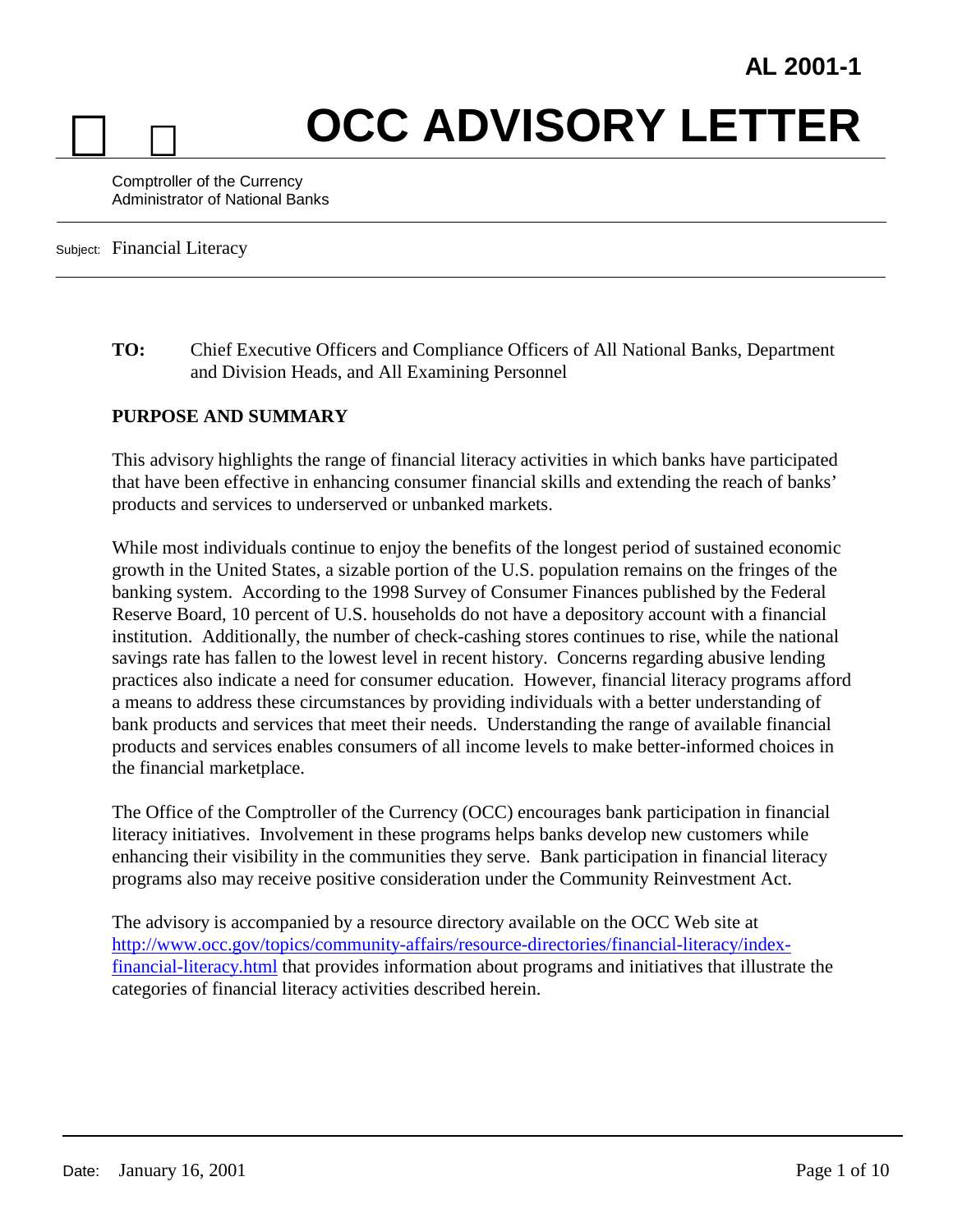# **CONTENTS**

## **STRATEGIES AND APPROACHES**

There are numerous ways for banks to participate in efforts to better inform individuals of the workings of the financial marketplace and the benefits and disadvantages of particular financial products. Individually, or working with community organizations and governmental agencies, banks help develop financial literacy programs, provide employees to serve as educators and trainers, and participate in programs aimed at elementary and secondary schools. Banks also support financial literacy organizations through volunteer staff assistance, loans, and contributions.

It is sometimes difficult to distinguish between financial literacy and marketing efforts by banks to solicit new customers. Fundamentally, this advisory is organized around the elements of financial literacy programs that educate individuals about their financial services options. However, many banks have found that literacy programs are an integral part of attracting new customers.

The advisory highlights several broad categories of financial literacy activities that help potential bank customers participate in the U.S. financial system and help banks strengthen their communities. Banks may be involved in these programs either through their own efforts or through joint initiatives with not-for-profit and governmental organizations.

- *Basic financial services and asset-building programs* provide a working knowledge of financial products, financial planning, and an overview of the U. S. banking system.
- *Credit management and repair programs* enable individuals to correct and learn from previous financial mistakes.
- *Homeownership counseling* prepares individuals for what is often the largest single investment in a lifetime.
- Education aimed at *recognizing and avoiding abusive lending practices* can protect individuals at risk of obtaining inappropriate loan products.
- *Small business and microenterprise technical assistance* provides entrepreneurs with practical business knowledge.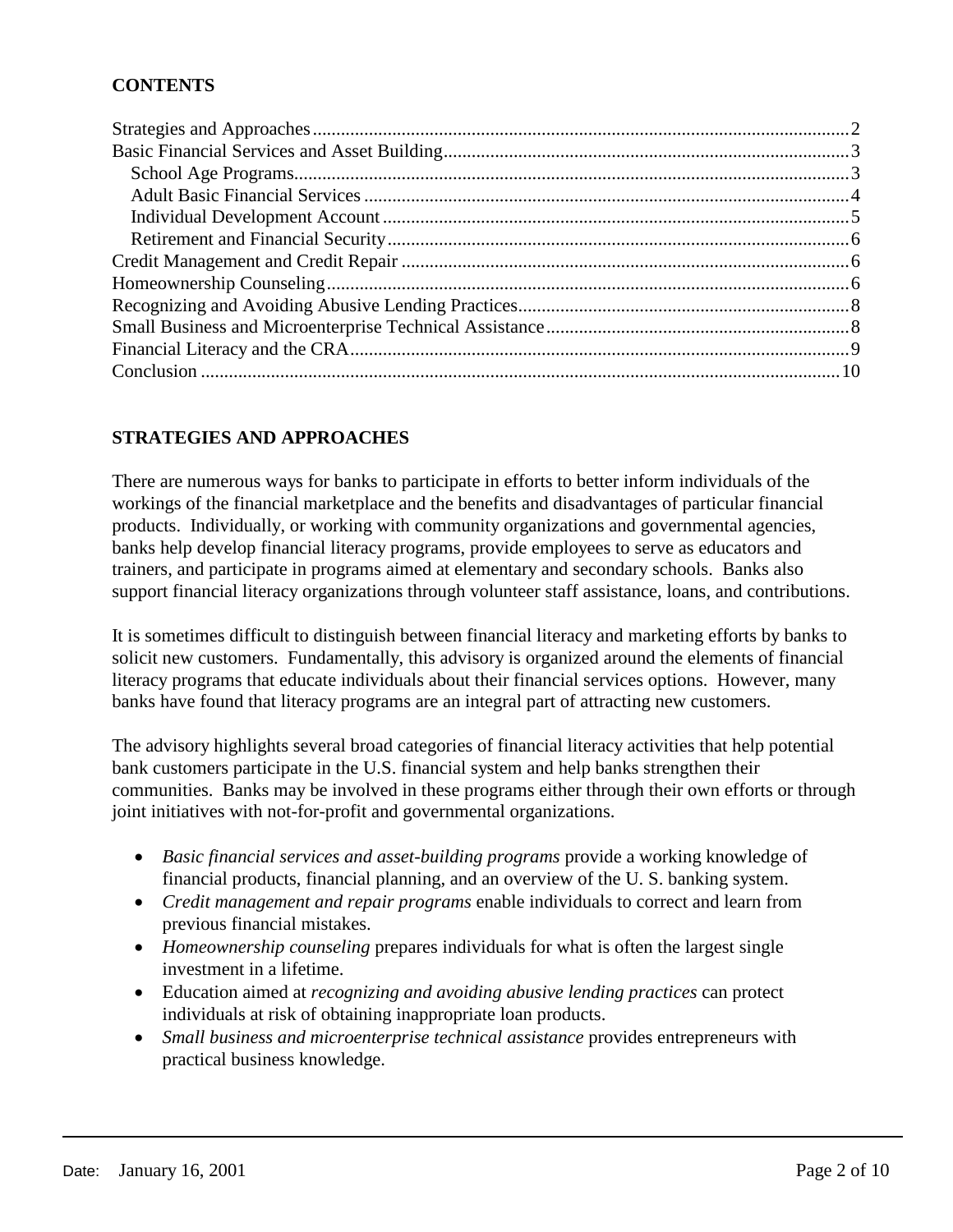## **BASIC FINANCIAL SERVICES AND ASSET BUILDING**

Introducing individuals to basic financial services, such as checking and savings accounts, helps them accumulate wealth, keep transaction costs down, and secure access to credit. Nonbank institutions, such as check-cashing outlets, are clearly meeting some of the current needs of the unbanked. However, banks can educate individuals that depository institutions may be better able to serve their broader needs by providing access to savings instruments, relatively inexpensive transaction services, secure banking transactions, consumer protections, and safeguards against theft.

Building assets allows households a greater opportunity to become participants in a growing economy and to develop a cushion for downturns. The development of assets, large or small, is the first step in the process of introducing a household into the financial mainstream, increasing financial stability, encouraging better consumer habits, and eventually increasing a household's stake in the health and wealth of a community. Asset development through saving and investing enables individuals and families to plan for the future and set long-term goals. Assets are a source of future income and can leverage the accumulation of additional assets such as a retirement fund, a home, a college education, or a small business. Many organizations provide programs for, and information about, building assets, and banks can market many of these products to individuals in need of asset-building products.

#### *School Age Programs*

Studies released by the National Bureau of Economic Research (NBER) and the National Endowment for Financial Education (NEFE) have shown that personal finance education improves students' saving and spending habits and money management skills. The 1997 NBER study found that exposure to financial services education in school increases asset accumulation once these students reach adulthood. In other words, those who are taught to save as teenagers will save more during adulthood. The 1998 NEFE study was designed to measure the effectiveness of the NEFE's curriculum. It found that three months after completing the curriculum, a significant number of the high school students surveyed had begun to track their expenses, set aside money for future purchases, discuss money management with family members, and understand the cost of buying on credit. Many banks, in cooperation with local school districts and community organizations, have developed grade-appropriate teaching materials and curricula. Bank officers also serve as advisory board members to local chapters of national financial education organizations. As there is no single curriculum for personal finance, schools use a variety of approaches suited to elementary and secondary schools.

Bank-sponsored programs at the elementary school level include school savings programs that award prizes to students who open savings accounts. Some programs are structured like clubs, and may be called young investor clubs, in which membership entitles the student to a newsletter and other benefits. Interest is paid on savings, and each child receives a quarterly statement. These clubs, originally designed for the children of bank customers, have now become a tool for outreach to local schools.

Some banks provide on-site educational sessions by sending bankers into elementary school classrooms to open accounts for children and to discuss how the accounts work and how interest is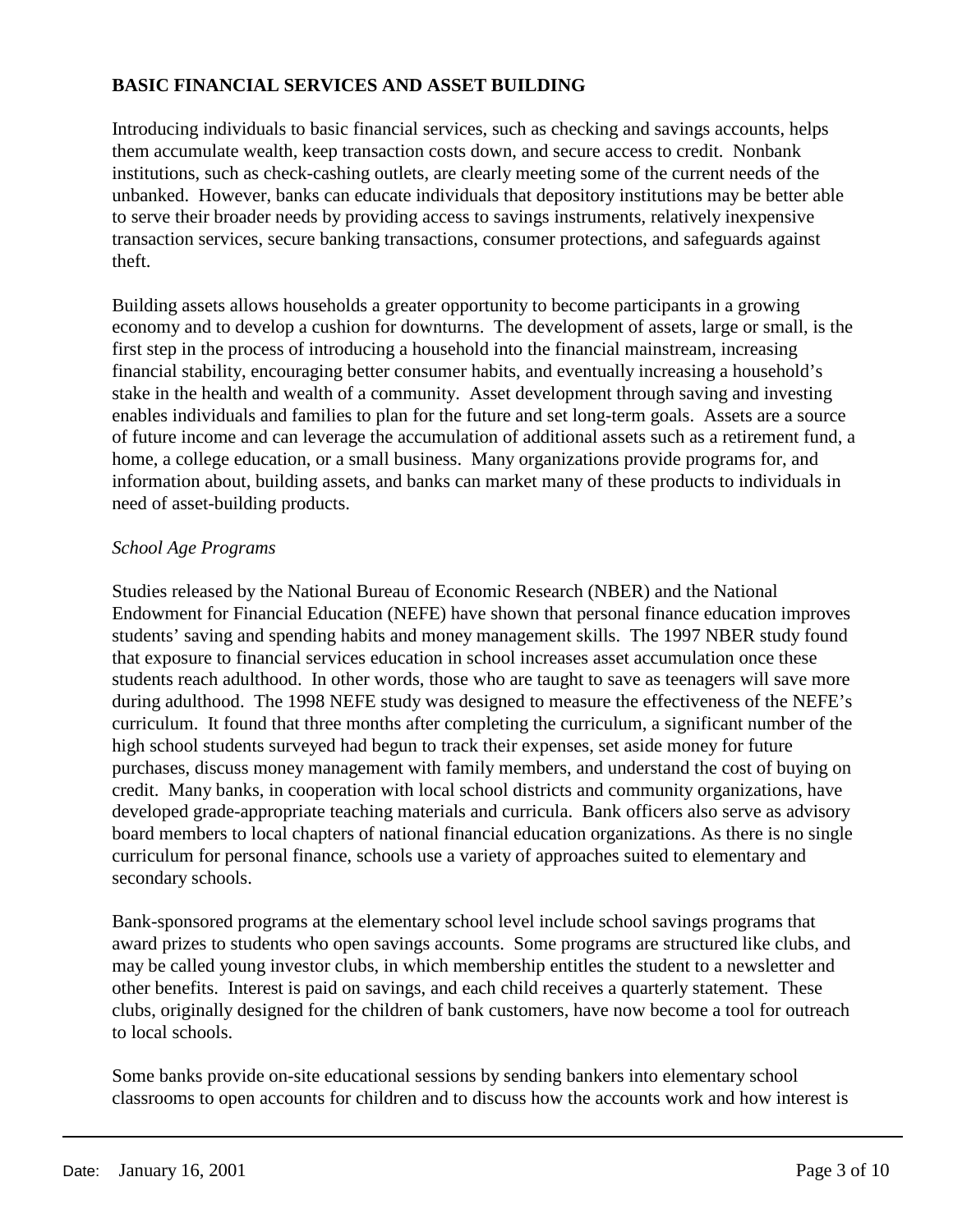calculated. Topics progress in complexity as the students get older. Special bank products that encourage students to establish good money management habits include the classroom savings account. With this account, students jointly raise money for their class during the school year. Along with a faculty advisor, classmates decide before the end of the school year if they want to distribute the money among themselves, use it for a trip, or donate the money. Banks have also established on-line programs that teach young children the fundamentals of saving and banking. For example, programs may use characters and stories to introduce these concepts combined with on-line games and calculators that enable students to determine how long it would take to save enough money to purchase particular items.

High school curricula include life skills (like balancing a checkbook) and school-to-career programs that emphasize careers in the financial services industry. These programs may include field trips, guest speakers, investment clubs, Individual Development Account (IDA) programs, and stock market simulation games. The success of these programs is measured in a greater number of young adults with improved credit, savings, and budgeting skills. Nearly half of the high school students who participated in the NEFE's financial planning programs started saving or began saving more.

Other secondary school programs include on-site banks and peer loan groups. School-based bank branches range from full-service offices that serve the entire community, to mini-banks that provide services to students only. Bank staff members teach the students how to be tellers and how to use computers to record transactions. Staff members responsible for various banking functions, including marketing and security, may discuss their areas of expertise and help the students understand how to make a branch run successfully. As part of their curriculum, the students may work on projects such as marketing plans for the branch.

Peer-lending programs have been developed that teach students how credit decisions are made and how they can further their chances of gaining credit. Bank loan officers advise the student-run loan committees, but allow the students to make the credit decision for their peers. The loan fund is typically held in an account at the bank and is capitalized with fundraisers. Loans to students are made for school-related expenses such as athletic equipment, club materials and supplies, graduation fees, and class events.

Bank involvement in school-age programs not only provides education, but also promotes name recognition for the bank. In addition, when students participating in these programs come from unbanked households, they may share their knowledge of products and services promoted by the bank with family members who have a need for them.

#### *Adult Basic Financial Services*

Since people have varying backgrounds and financial concerns, educational programs that are tailored to the needs and interests of specific groups help ensure that financial services education reaches the desired audience. Some banks have found that the best way to increase consumer knowledge is not necessarily by providing literature or seminars at branches, but by having bank officers or employees make in-person presentations to groups such as local community or religious organizations. These presentations are designed to educate potential customers on basic financial services and may cover such topics as deposit and checking products, credit products and restoration, check cashing, and first-time homeownership.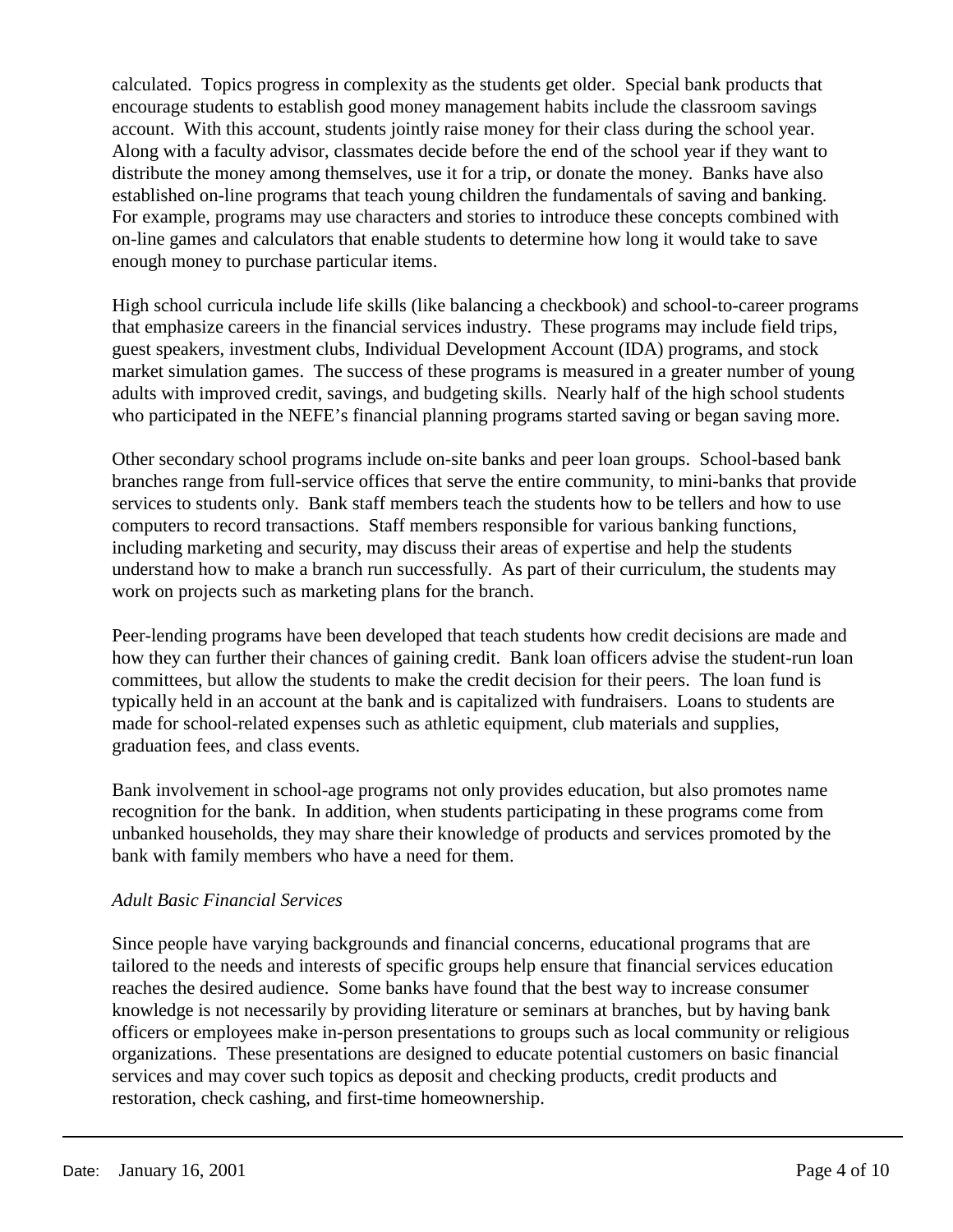The makeup of the target audience may require that educational presentations and materials be prepared in a variety of languages, and that bank employees have the language skills to communicate with these potential customers. In addition, banks have realized that immigrants from a number of countries may not be familiar with financial institutions and may need to develop a level of trust in banks, if they did not use banking services in their country of origin.

In response to these needs, banks have also developed on-the-job financial literacy seminars with the full support of employers who have a substantial number of immigrants on their payroll. The seminars cover topics including financial services at U.S. banks, the importance of good credit, the home purchase process, managing a checkbook, and retirement planning. Employers benefit from these workshops because they want to see a financially secure workforce that results in less employee turnover. Banks benefit by reaching a target market that may not have established banking relationships. Presentations or seminars that bank employees lead provide an opportunity to cross-sell bank services, by promoting not only deposit products, but also lifeline checking accounts and introductory credit products such as credit builder loans and secured credit cards.

Participants in basic financial services programs learn whether having a bank account or using a check casher is in their best interest, and how to choose the financial institution that will best meet their needs. They learn how to open and maintain savings or checking accounts, how to use automated teller machines (ATMs), and how to benefit from the electronic payment of funds, including Social Security, federal retirement benefits, and welfare. Banks are attracting checkcashing customers with lower check-cashing fees, savings clubs, direct deposit products, and alternative products, known as access, basic banking, and lifeline checking accounts. These entrylevel products and services, as well as more user-friendly facilities and employees who speak the languages of these potential customers, are all designed to bring the unbanked into bank branches. The long-term goal is to transition individuals who operate in the cash economy and customers with alternative accounts into traditional banking customers who use a variety of banking services, including credit products.

#### *Individual Development Account*

The IDA is a matched savings account, similar to a 401(k) that can be used for a specifically defined purpose, such as purchasing a home, seeking post-secondary education, or capitalizing a small business. Individuals make regular savings deposits in their IDAs that are then matched by funds from the sponsoring bank, foundation, other charitable organization, or local government agency that seeks to promote a specific wealth-building initiative. Income eligibility requirements vary, but generally limit participation to low- and moderate-income households.

IDA programs often include counseling and training for program participants. For example, to support a homeownership IDA, some banks provide pre-purchase homeownership counseling to program participants while the IDA is growing. This counseling may include household budgeting, financial record keeping, and developing long-term economic plans. Banks benefit from offering the IDA by attracting new customers who are candidates for using a range of deposit, credit, and investment products and services as their savings grow.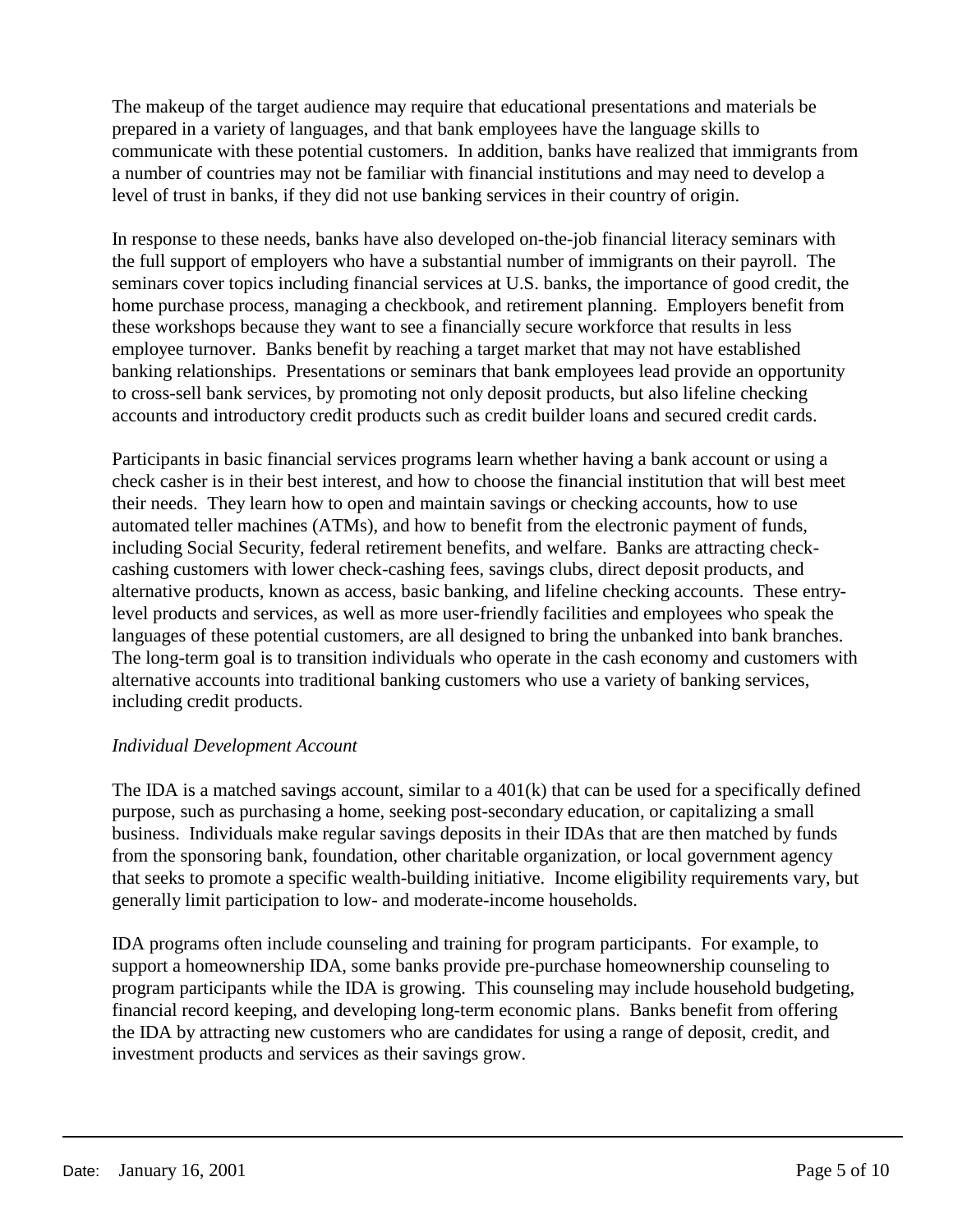The IDA provides an incentive and the institutional support necessary for individuals to save and acquire productive assets. Banks usually partner with local community groups to offer an IDA product, with the bulk of the program administration and implementation being the responsibility of the community group sponsor. Banks should ensure that the community groups have the internal capacity and expertise to administer an IDA program. Operational management of the accounts is handled by the bank as an extension of the bank's normal business activities.

#### *Retirement and Financial Security*

Planning for retirement will remain an important concern for U.S. consumers as life expectancy continues to rise. Many individuals who do not have pension plans through their employers may need to supplement Social Security with other retirement benefits. Through supporting outreach such as public education campaigns, banks have helped educate adults of all ages on the benefits of participating in an individual retirement account (IRA), and of investing in stocks, bonds, mutual funds, and insurance. Banks also work with community organizations to deliver financial seminars that focus on financial security and planning for retirement.

# **CREDIT MANAGEMENT AND CREDIT REPAIR**

Good credit is an essential tool for economic viability in our society. Unfortunately, many prospective borrowers have a limited credit history, no credit history, or derogatory credit. While many lenders now have programs that acknowledge a lack of, or limited, credit history by using utility bills and rent receipts as a credit history substitute, derogatory credit presents a problem for many individuals that is difficult to overcome. Promises of quick "credit repair" are often unfounded. In many cases, potential borrowers may have to wait for specified time periods for derogatory items to be removed from their credit reports. However, a number of organizations provide credit counseling and structure repayment arrangements enabling individuals to develop a path for reestablishing good credit. Even with derogatory items on a credit report, lenders may look more favorably on loan applications from borrowers who have repaid their debts.

Debt management plans administered by these organizations help put individuals on a budget that requires a certain percentage of their income go to living expenses, with the remainder to pay down debts. Programs such as these enable individuals to take responsibility for past credit problems through learning the lessons of sound money management. This may allow individuals with previously impaired credit to qualify for mortgages faster than would otherwise be possible, if they can show reduced non-mortgage debt.

In order to educate individuals who have serious credit difficulties, banks provide assistance to organizations that offer consumer credit education programs. Many retail banks also support educational programs by providing staff and materials for credit-training classes. Individuals who complete any of these educational programs are potential bank customers.

# **HOMEOWNERSHIP COUNSELING**

Buying a home is often the largest single investment in a lifetime. Banks providing mortgage financing to first-time purchasers have learned that educated borrowers are more likely to avoid delinquencies and foreclosures. In fact, some mortgage insurers allow borrowers who have been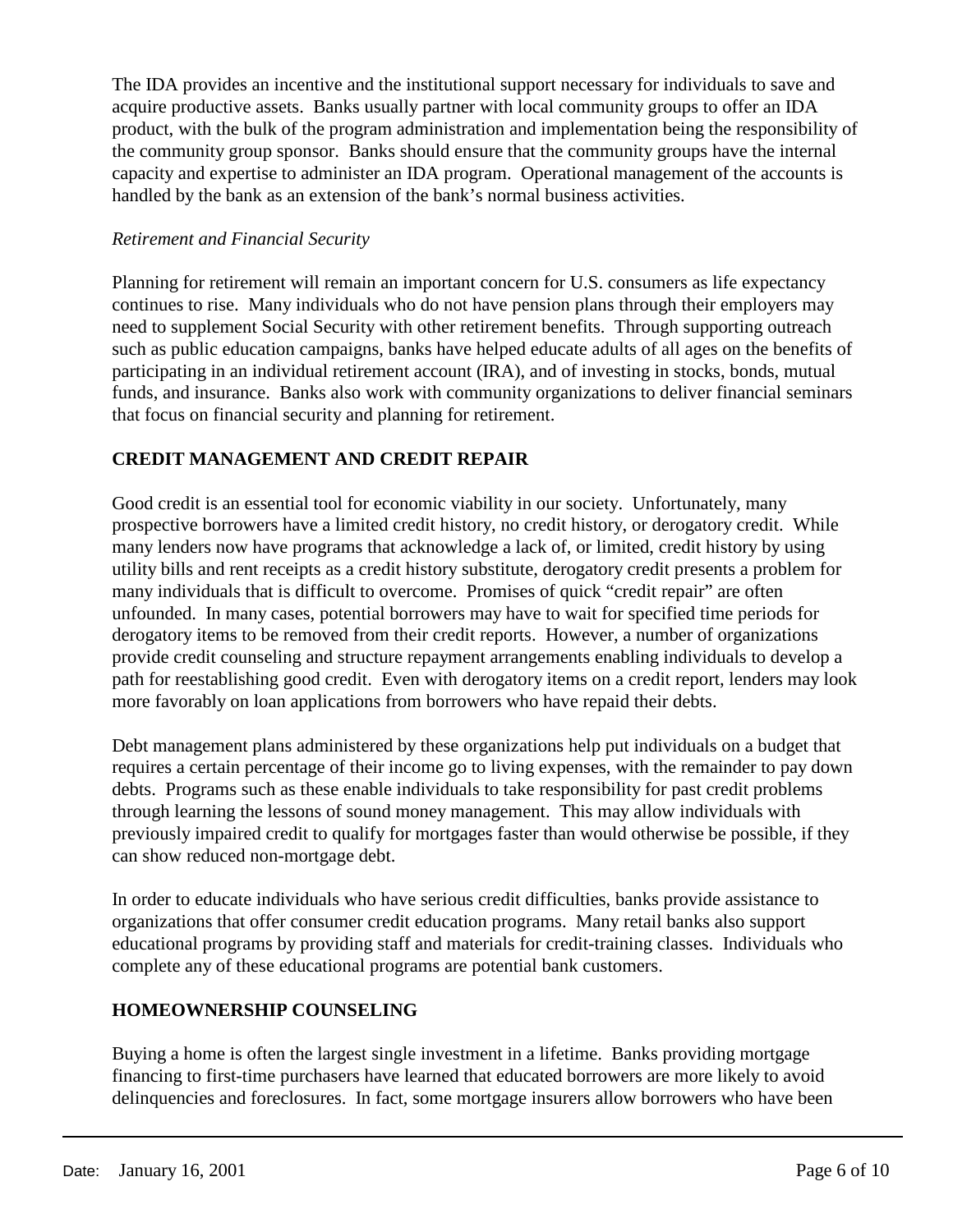counseled to become eligible for lower-cost mortgage insurance premiums.Prospective homebuyers need to know how much to save for the down payment and closing costs, how to manage their credit history so that they can eventually qualify for a loan, and the benefits of having a home inspection report. Likewise, prospective homeowners may need training in home maintenance and budgeting, and may require counseling if they have encountered previous credit problems.

Homeownership counseling can be beneficial to traditional, first-time homebuyers, as well as borrowers who apply for affordable mortgage products. In fact, many lenders require completion of homeownership counseling with a certified housing counselor in order to qualify for a low down payment mortgage. Additionally, banks that sell loans to the national secondary market entities know that these institutions have developed a strong interest in the value of pre-purchase homeownership counseling both to minimize default risk and to reach their affordable housing goals. Banks may also use pre-purchase homeownership counseling to introduce prospective customers to nontraditional mortgage products that they provide under special purpose credit programs. Banks can also use the opportunity at homeownership counseling seminars to cross-sell other retail financial products.

Banks generally participate in homeownership education either through working with a counseling agency (a nonprofit or public agency that provides the training), or through establishing their own proprietary counseling programs. There are a number of nationally recognized counseling curricula now in use. Also, the Department of Housing and Urban Development certifies housing counseling agencies and provides them with technical assistance and financial support. Through outreach with real estate agents and through public education, the counseling agencies often identify potential homeowners, who are then referred to a participating bank.

Formal partnerships between banks and counseling agencies take a number of forms, with the bank usually providing some type of financial assistance to support the educational program. Banks also provide staff to lead classes. Counseling may be provided as part of a particular homeownership incentive program sponsored by a nonprofit organization, a public agency, or a bank, and may include down payment or closing cost assistance, "soft second" loans, and screening for admission to federal, state, or local subsidies. Many programs also offer post-purchase counseling to assist in money management, home maintenance, landlord training for two-to-four family owner-occupied properties, and workout schemes to prevent foreclosure.

Working with counseling agencies enables banks to establish relationships with some minority and non-English speaking communities that lenders might not ordinarily reach. Local nonprofit agencies have already gained the trust of the communities they serve and are positioned to provide homeownership counseling in a manner and setting that will be well received. Further, after receiving counseling from a trusted organization in the community, borrowers that experience financial difficulties will be more likely to return to the agency after purchasing the home.

In order to control the counseling process and their prospective mortgage customer, some banks have chosen to set up their own counseling programs. Banks provide special evening or weekend counseling classes in conjunction with a real estate agent or private mortgage insurer in order to offer homeownership counseling on a group basis. Banks also partner with employers or affinity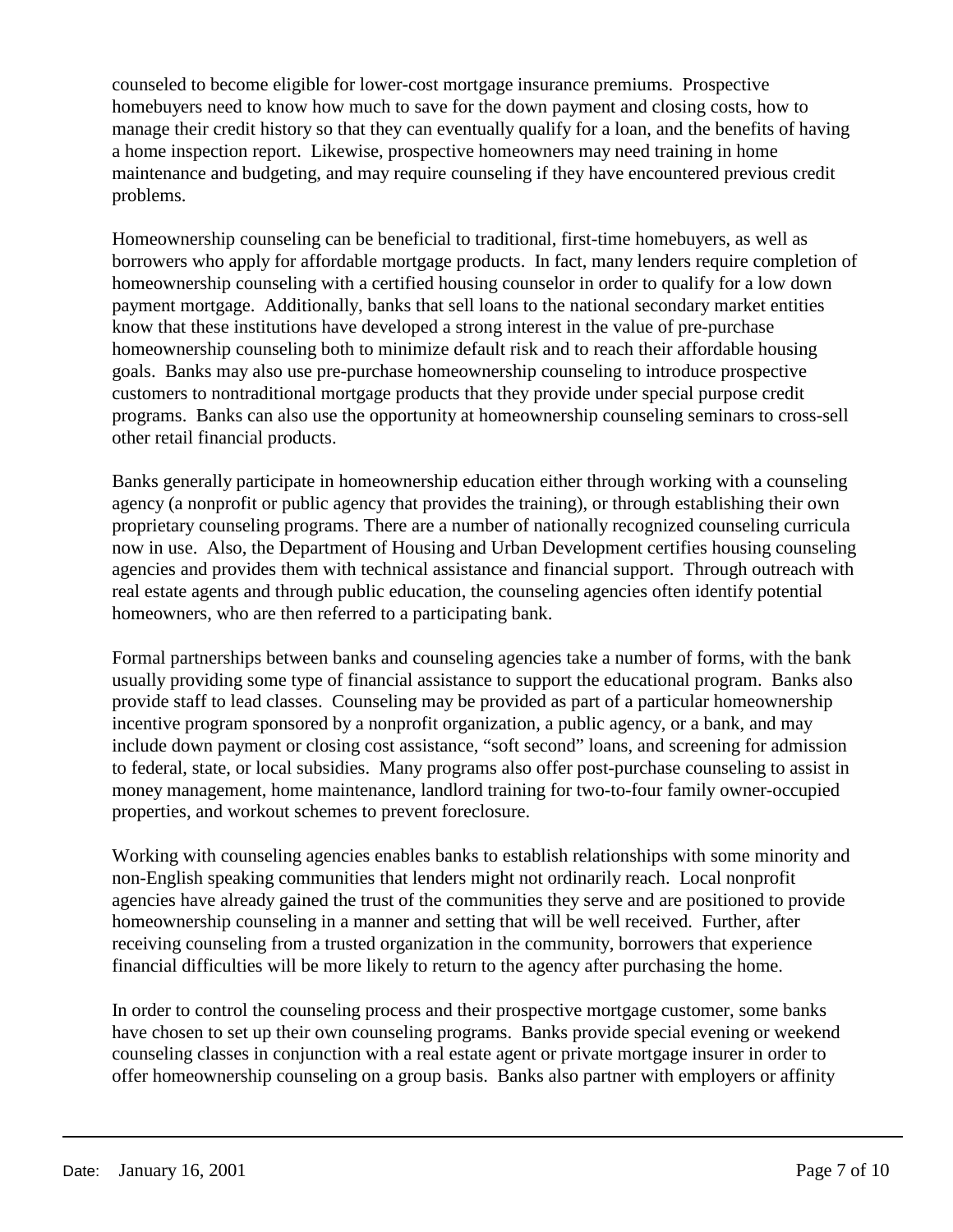groups to provide targeted homeownership education, often at a work site, in order to attract individuals that they would not ordinarily reach.

## **RECOGNIZING AND AVOIDING ABUSIVE LENDING PRACTICES**

Objective, fairly applied subprime and risk-based lending has been important in expanding access to credit. However, certain lending practices — largely engaged in by non-depositories — have come under intense scrutiny. Most of these practices involve the setting of rates, fees, and other terms and conditions in a manner that drastically departs from those used by more traditional and responsible prime and subprime lenders. (See OCC Advisory Letters AL 2000-7, issued July 25, 2000, for more information on abusive lending practices; AL 2000-10, issued November 27, 2000, for information on payday lending; and AL 2000-11, issued November 27, 2000, for information on title loan programs.)

Financially unsophisticated individuals may easily become targets of abusive lending practices. For example, after years of paying down their mortgage balance and enjoying value appreciation, homeowners may build up significant equity. Certain lenders attempt to convince these homeowners that high-priced refinance products are all they can qualify for due to less-than-perfect credit. The interest rates and loan terms on automobile title loans may make it difficult or impossible for borrowers to reduce their indebtedness. And the inappropriate use of payday loans can force borrowers into a treadmill-like cycle of debt from which it is difficult to exit.

Financial literacy efforts help individuals avoid becoming victims of abusive lending practices. Banks have supported educational campaigns aimed at warning borrowers about these practices. These campaigns have used a combination of advertisements and public service announcements to educate borrowers about abusive lending practices.

Banks also provide financial support to organizations that help individuals avoid some financial products that might pose threats to them, possibly resulting in the loss of their homes or valued possessions. Government agencies and nonprofit organizations are collaborating with banks in providing education to help minimize the financial hardship of a predatory loan. The goal is to keep resident owners in their homes, avoid foreclosure, and keep neighborhoods intact. In conjunction with these educational efforts, banks have capitalized loan funds to refinance loans that have predatory features.

#### **SMALL BUSINESS AND MICROENTERPRISE TECHNICAL ASSISTANCE**

Educational outreach may also be targeted to prospective small business and microenterprise<sup>[1](#page-7-0)</sup> entrepreneurs. While access to credit was originally the greatest concern for microenterprises, the advent of specialized loan pools and loan programs has made the need for training and technical assistance equally important. In order to cultivate new markets and mitigate the risks inherent in this type of lending, banks with a small business focus provide staff to teach training classes and offer technical assistance to promising entrepreneurs.

<span id="page-7-0"></span> $<sup>1</sup>$  The Small Business Administration defines a microenterprise as a business that has less than five employees, requires</sup> start-up capital of less than \$25,000, and has limited access to traditional bank financing.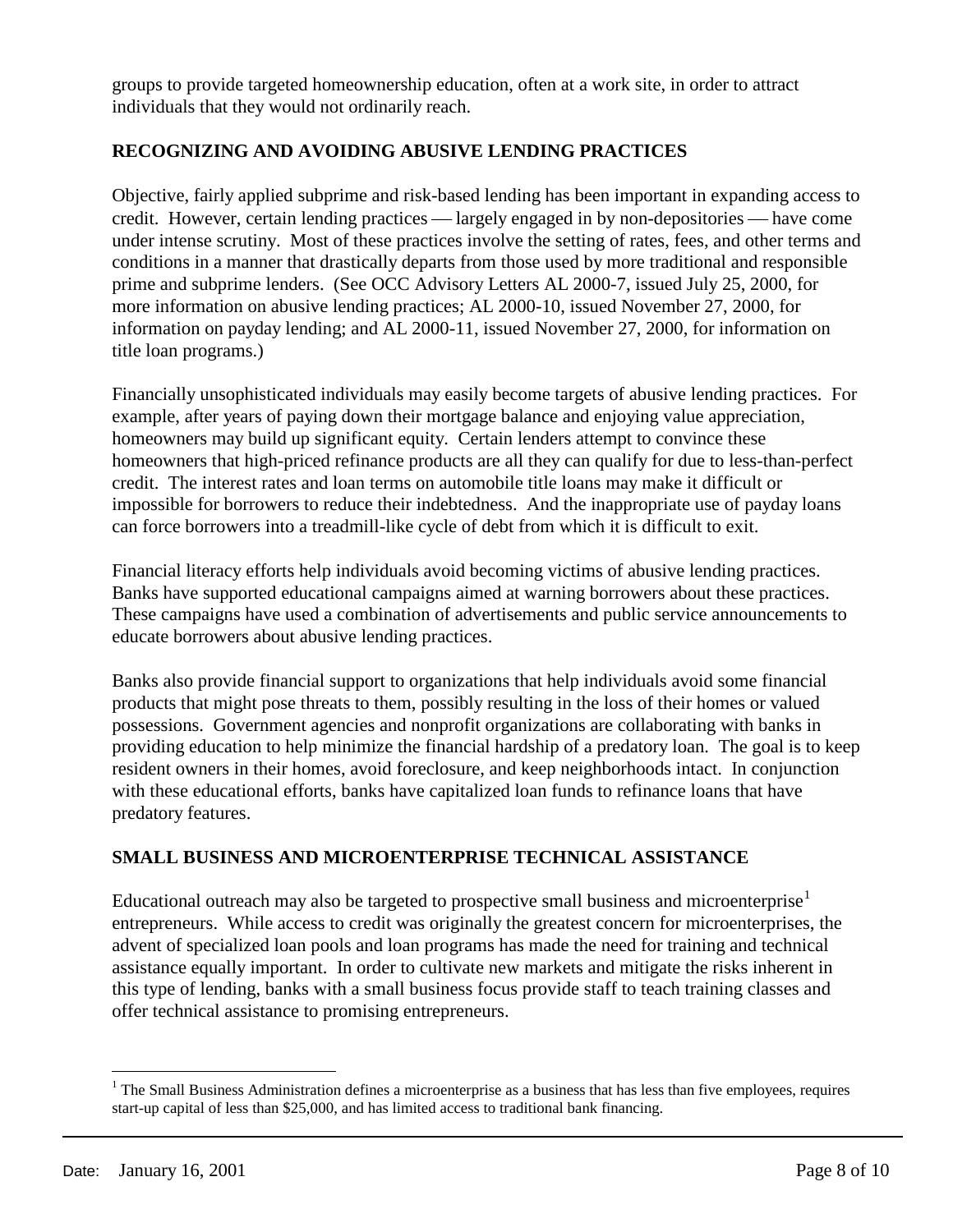Banks have developed a variety of programs to provide assistance to microenterprises and small businesses. Some banks conduct seminars for start-up business entrepreneurs and existing small business owners on how to write a business plan in order to qualify for a bank loan. Banks have also formed partnerships with organizations of retired business executives to provide technical assistance to small businesses. And banks have launched their own intermediaries to provide access to capital, information, technical assistance, and advocacy for segments of the small business sector that have traditionally had limited access to financing — namely minority- and women-owned businesses.

Banks also provide financial or teaching assistance to business development centers, which in turn offer technical assistance and mentoring services to small businesses and entrepreneurs. Likewise, small business incubators, which provide lower rents, shared facilities and expenses, cooperative services, and technical assistance to microenterprises and small businesses in an early growth stage can benefit from bank support. Business development centers and incubators are sometimes affiliated with business schools of nearby colleges and universities. The goal is to see their small business clients/tenants ultimately graduate and move to the next growth stage.

Success in these technical assistance programs is measured by better-prepared loan applicants, job creation, wealth building, and continued local economic development. Small business loan customers ultimately become prime candidates for other traditional banking products and services, including business checking accounts, lines of credit, and cash management services. Banks that participate in these programs report that they have consistently been rewarded with new customers who provide a solid base for cross-selling other financial products and services as they transition into traditional customer relationships.

# **FINANCIAL LITERACY AND THE CRA**

Through the Interagency Questions and Answers<sup>[2](#page-8-0)</sup> (Q&As), the OCC and other financial institution regulatory agencies have interpreted the Community Reinvestment Act (CRA) and its implementing regulations as recognizing the importance of financial literacy programs in serving the credit needs of low- and moderate-income individuals. In addition to opening new business opportunities through an expanded customer base, a bank's participation in, or support for, certain programs may receive consideration under the lending, investment, and service tests of the CRA regulations. Such programs must have a community development purpose, which is defined to include community services targeted to low- and moderate-income individuals. While large banks are reviewed under these three tests, small banks may receive consideration under the CRA for lending to financial literacy providers and are eligible to receive consideration for investments and services if their lending performance exceeds satisfactory standards.

• Lending Test

Loans to organizations to be used for financial literacy programs targeted to low- and moderateincome individuals will be considered under the lending test. The Interagency Q&As define community development loans to include loans to "not-for-profit organizations serving . . . community development needs;" and loans to "financial intermediaries including Community Development Financial Institutions (CDFIs), Community Development Corporations (CDCs), . . .

<span id="page-8-0"></span> <sup>2</sup> See 65 *Federal Register* 25088 (April 28, 2000).